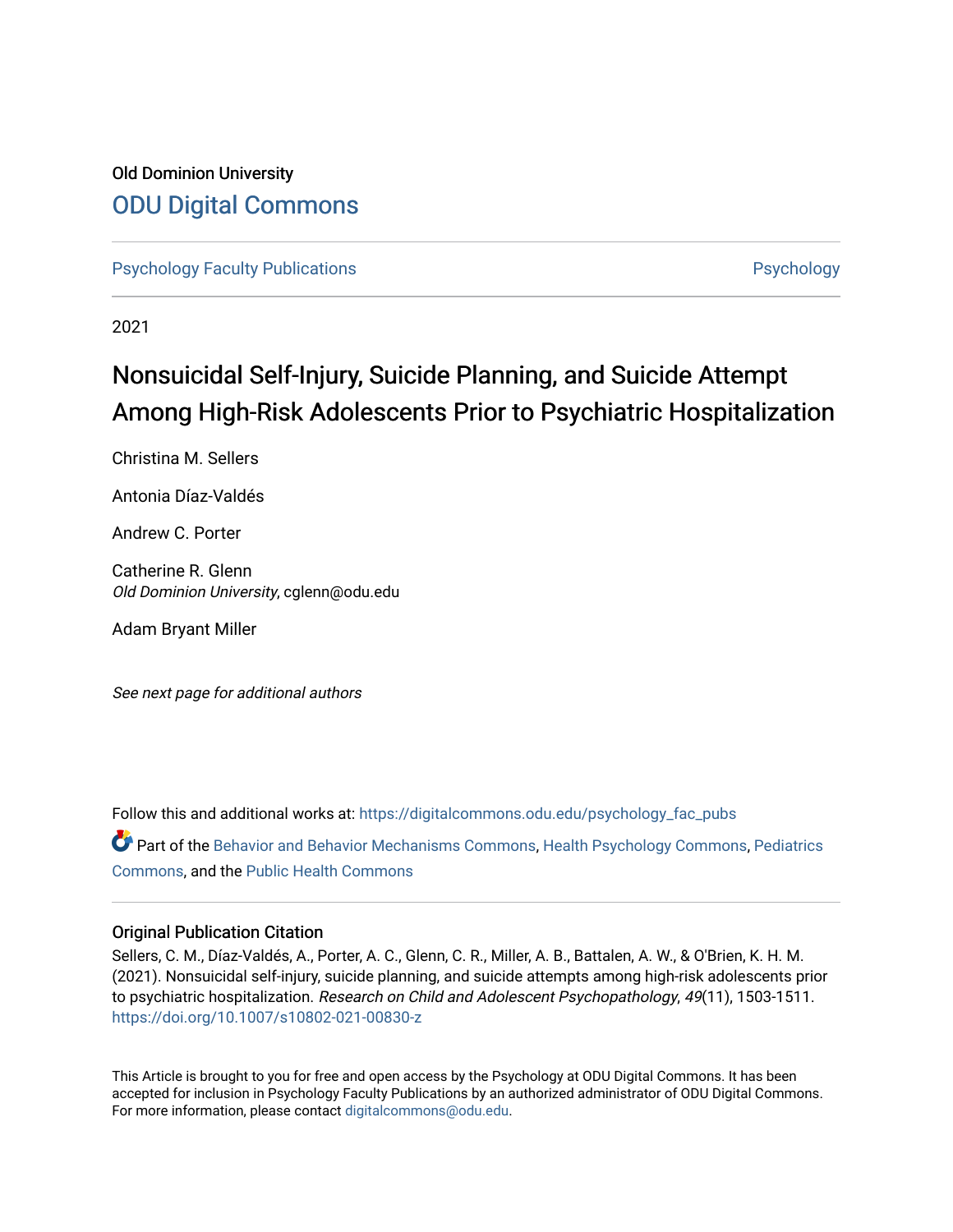# Authors

Christina M. Sellers, Antonia Díaz-Valdés, Andrew C. Porter, Catherine R. Glenn, Adam Bryant Miller, Adeline Wyman Battalen, and Kimberly H. McManama O'Brien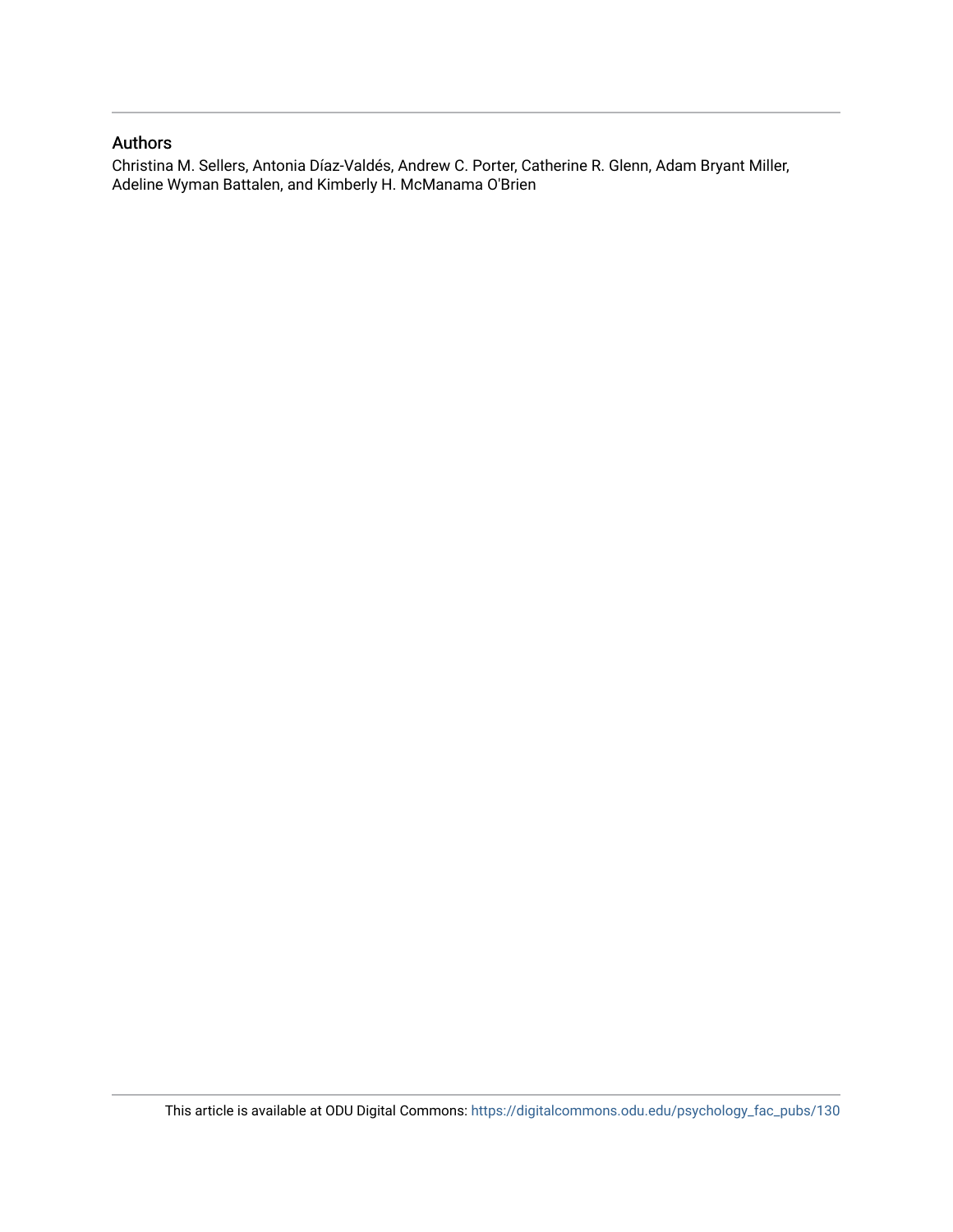

# **HHS Public Access**

Res Child Adolesc Psychopathol. Author manuscript; available in PMC 2022 March 17. **HHS Public Access**<br>Author manuscript<br>*Res Child Adolesc Psychopathol*. Author manuscript; available in PMC 2022 March 17.<br>Published in final edited form as:

Published in final edited form as:

Author manuscript

Res Child Adolesc Psychopathol. 2021 November ; 49(11): 1503–1511. doi:10.1007/s10802-021-00830 z.

# **Nonsuicidal Self-injury, Suicide Planning, and Suicide Attempts Among High-risk Adolescents Prior to Psychiatric Hospitalization**

**Christina M. Sellers**1,2, **Antonia Díaz-Valdés**3, **Andrew C. Porter**4, **Catherine R. Glenn**4,5,6, **Adam Bryant Miller**7, **Adeline Wyman Battalen**1, **Kimberly H. McManama O'Brien**1,8

<sup>1</sup>Department of Psychiatry, Boston Children's Hospital, Boston, MA 02115, US

<sup>2</sup>School of Social Work, College of Social Science, Policy, and Practice (CSSPP), Simmons University, Boston, MA 02115, US

<sup>3</sup>Faculty of Humanities, Society and Health Research Center, Universidad Mayor, 7750000 Santiago, Chile

<sup>4</sup>Department of Psychology, University of Rochester, Rochester, NY 14627, US

<sup>5</sup>Department of Psychiatry, University of Rochester Medical Center, Rochester, NY 14627, US

<sup>6</sup>Department of Psychology, Old Dominion University, Norfolk, VA 23529, US

<sup>7</sup>Department of Psychology and Neurosciences, The University of North Carolina At Chapel Hill, Chapel Hill, NC 27599 Raleigh, US

<sup>8</sup>Department of Psychiatry, Harvard Medical School, Boston, MA 02115, US

# **Abstract**

The purpose of this study was to understand the trajectories of nonsuicidal self-injury (NSSI) and suicide plans (SP) in the 90 days prior to inpatient hospitalization, understand the role of NSSI and SP in predicting suicide attempts (SA) on a given day, and to test the interaction between NSSI and SP in predicting same-day SA. Participants included 69 adolescents (77% female, 65% white, 77% Non-Hispanic/Latinx,  $M_{\text{age}} = 15.77 \text{ SD}_{\text{age}} = 1.00$  from an inpatient psychiatric unit. Past 90 day NSSI, SP, and SA were measured using the Columbia Suicide Severity Rating Scale and Timeline Follow Back. First, mixed effect models were conducted to assess trajectories of NSSI and SP leading up to inpatient hospitalization. The odds of NSSI remained relatively stable prior to hospitalization (OR = 1.01, 95% CI [1.00,1.02]). The odds of SP increased in the 90 days prior to hospitalization (OR = 1.04, 95% CI [1.02,1.05]) with each day associated with a 4% increase

Compliance with Ethical Standards

Christina M. Sellers Christina.Sellers@simmons.edu.

**Authors Contributions** Sellers, O'Brien, Glenn, and Porter conceived the study and determined the methodology. Díaz-Valdés conducted the study analyses with support from Miller. Sellers and Wyman Battalen collected all study data. All authors contributed to the first draft of the manuscript and all authors have approved the final manuscript.

**Conflicts of Interest** The authors declare that they have no conflict of interest to report.

**Ethical Approval** All procedures performed in this study, involving human participants, were approved by the overseeing Institutional Review Board and in accordance with ethical standards.

**Informed Consent** Informed consent/assent was obtained from all individual participants included in the study.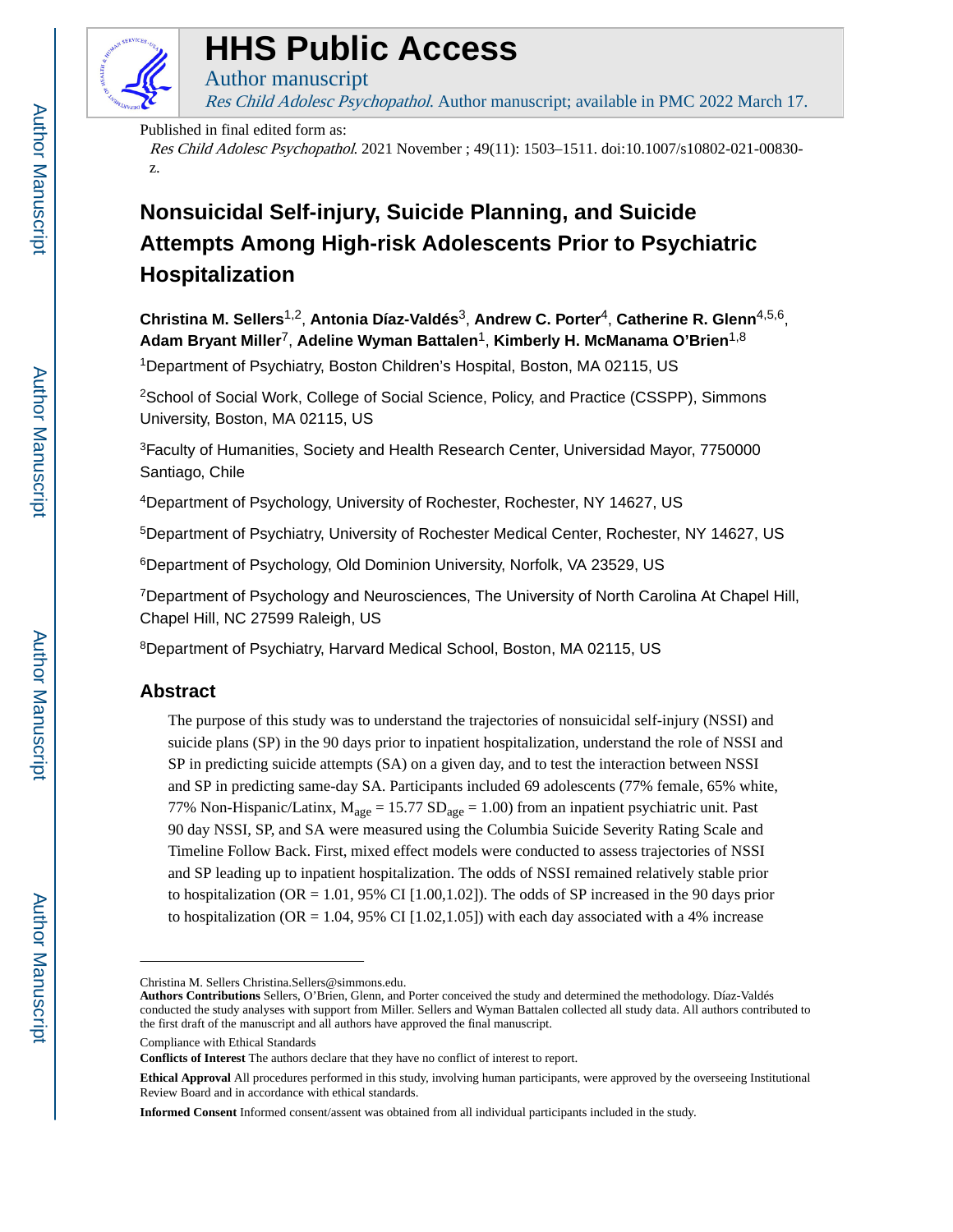in the odds of making a SP. Second, random effect models were conducted to predict the odds of same-day SA from NSSI and SP. When adolescents endorsed either NSSI (OR = 2.99,  $p < .001$ ) or a SP (OR  $= 77.13$ ,  $p < .001$ ) there was elevated odds of same-day SA. However, the presence of both NSSI and SP on a given day did not increase risk of SA on that same day. For this high-risk clinical sample of suicidal adolescents who drink alcohol, odds of SP increased in the days leading up to psychiatric hospitalization, but NSSI remained stable. On days when adolescents reported NSSI or SP, they had an increased odds of same-day SA. These results underscore the importance of frequent monitoring of NSSI and SP among high-risk adolescents who drink alcohol to prevent suicide attempts.

# **Introduction**

Suicidal and nonsuicidal self-injurious behaviors are persistent public health problems affecting adolescents across the United States. The period of adolescence is marked by increased prevalence rates of both suicidal and nonsuicidal self-injurious behaviors, particularly among high-risk clinical samples (Brown & Plener, 2017; Oquendo & Mann, 2008). Among inpatient adolescents specifically, 47.5% reported a suicide attempt (SA), 53.6% reported a suicide plan (SP) (Prinstein et al., 2008), and 67.9% reported non-suicidal self-injury (NSSI) (Guerry & Prinstein, 2009). Despite mounting knowledge of risk factors for SA, predicting if and when an adolescent will attempt suicide remains difficult. Two of the most robust predictors of a future SA include engaging in NSSI (Muehlenkamp  $\&$ Brausch, 2014; Ribeiro et al., 2016; Tang et al., 2011; Wichstrom, 2009) and making a SP (Joiner et al., 2003; Nock et al., 2008).

#### **NSSI as a Risk Factor for Suicidal Behavior**

The association between nonsuicidal and suicidal behavior is complex. Nonsuicidal and suicidal behaviors are distinct in a variety of ways including the level of suicidal intent, prevalence, frequency, and potential lethality (Glenn et al., 2017; Muehlenkamp, 2014). Specifically, when adolescents engage in NSSI, compared to suicidal behaviors, there is no intent to end one's life as the behavior involves deliberate injury to the self for reasons other than suicide (Hamza & Willoughby, 2015; Nock, 2009). With suicidal behavior, adolescents engage in self-harm with the intent of ending their own life (Silverman et al., 2007). In addition, NSSI is more prevalent and frequent than suicidal behavior in adolescents (Prinstein et al., 2008). Lastly, compared to NSSI, SAs tend to have higher potential medical lethality and more frequently require medical intervention (Grandclerc et al., 2016).

Despite unique distinctions between nonsuicidal and suicidal behaviors, there is significant overlap between the two classes of behaviors. Research has consistently demonstrated that NSSI is a robust risk factor for suicidal behavior (Tang et al., 2011; Wichstrom, 2009). For instance, a recent meta-analysis found that almost half (47.8%) of participants endorsing self-injury made a future SA (Ribeiro et al., 2016). Muehlenkamp and Brausch (2014) found that among young adults, engaging in NSSI within the past year was predictive of a past-year SA, and Asarnow and colleagues (2011) found NSSI to be one of the most robust predictors of a SA, above and beyond prior suicidal behavior. A number of contemporary suicide theories suggest that NSSI may increase risk for suicide by increasing the capability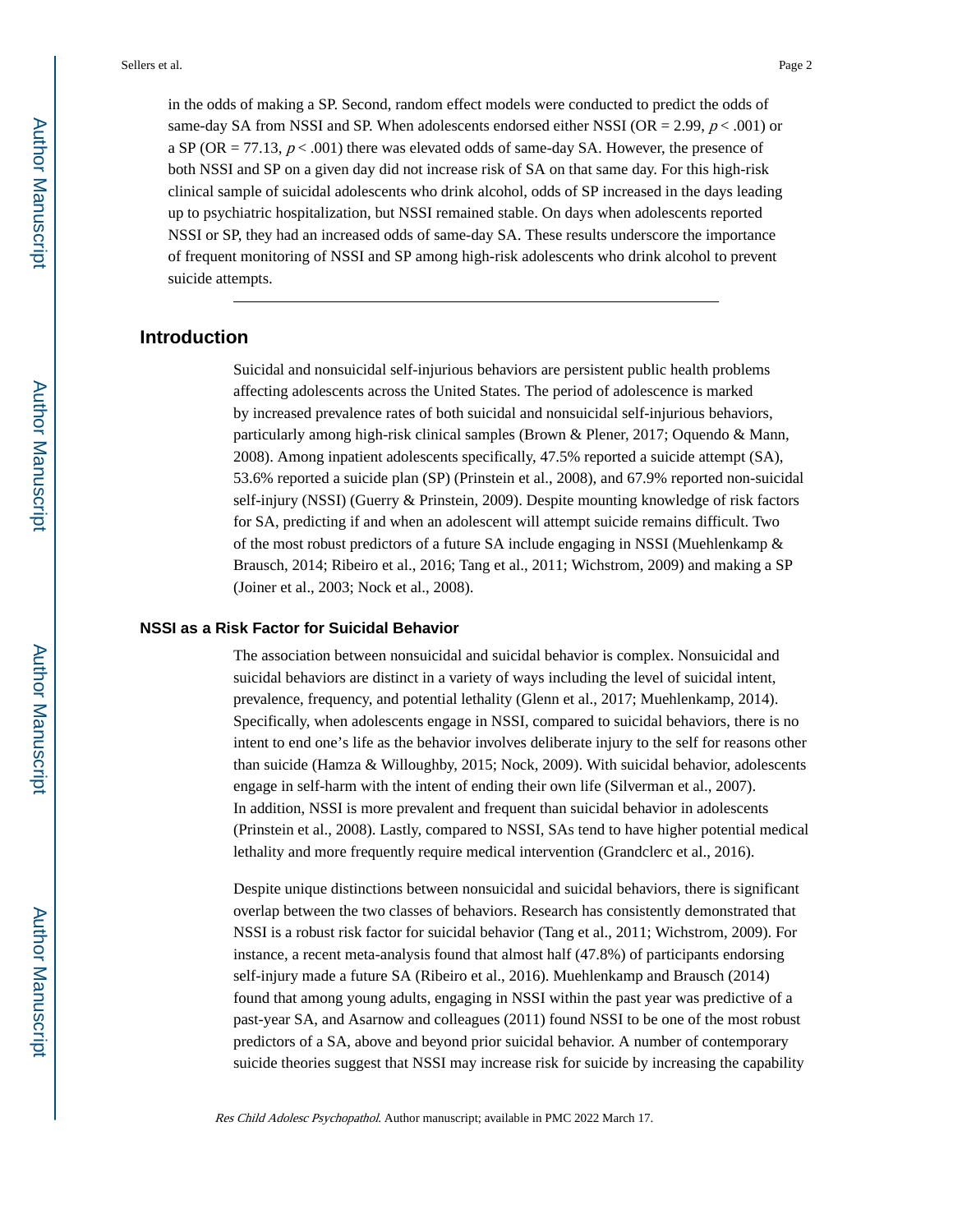for suicidal behavior (starting with the interpersonal theory of suicide [Joiner, 2003; Van Orden et al., 2010], and also included in the integrated motivational-volitional model of suicide [O'Connor & Kirtley, 2018] and the Three-Step Theory [Klonsky & May, 2015]). For instance, the interpersonal theory of suicide posits that NSSI increases risk for suicidal behavior by reducing an individual's fear of death and increasing tolerance for pain (Joiner, 2003; Van Orden et al., 2010).

Making the association between NSSI and suicidal behavior even more complex, emerging evidence suggests that NSSI can serve a function that protects against suicidal behavior (Brausch & Muehlenkamp, 2018). Given that NSSI most commonly serves to help alleviate individuals' negative emotional states (Brausch & Muehlenkamp, 2018; Klonsky et al., 2015; Nock & Prinstein, 2004; Taylor et al., 2018), engaging in NSSI may offer some short-term relief and temporarily delay a SA. Given the mixed findings, it is important to examine the trajectory of NSSI leading up to a SA in order to understand if NSSI confers risk for, or protects against, SA in the context of a suicidal crisis leading to inpatient hospitalization.

#### **SP as a Risk Factor for SA**

Suicide Planning (SP) is a robust risk factor for SA. SP is often understood as "a proposed method of carrying out a design that will lead to a potentially self-injurious outcome" (Silverman et al., 2007, p. 268). Research has demonstrated that the probability of a SA among individuals who have SP is 56% (Nock et al., 2008). This is substantially higher than the 15.4% of individuals with SI who have a SA without a SP (Nock et al., 2008). Research has also indicated that making a SP increases the odds of a SA, with one study citing that as SP increased, there was a 44% increase in the odds of a SA (Joiner et al., 2003). Joiner and colleagues (2003) also found that during participants' most severe experience of suicidality (i.e., ideation & plan), a SP was the only predictor of eventual death by suicide. These findings suggest that a SP, in addition to NSSI, is a key factor to predicting SA above and beyond the desire to die.

### **Purpose of Study**

Although research has demonstrated both NSSI and SP as risk factors for SA, less is known about these associations over shorter and higher risk time periods, such as the period leading up to psychiatric hospitalization. No research, to our knowledge, has examined these relationships on a daily level prior to hospitalization in order to understand how a SP and NSSI on a given day may influence the odds of a SA on that same day. Understanding the trajectories of nonsuicidal and suicidal self-injurious behaviors among high-risk populations, and specifically among suicidal adolescents who drink alcohol, is necessary in order to identify potential intervention points. Suicidal adolescents who drink alcohol are one of the highest risk groups for suicide death. Research has consistently shown that alcohol use is a risk factor for suicide (Schilling et al., 2009) as alcohol use is associated with a disinhibition of behavior and greater impulsivity. Among suicidal adolescents, disinhibition and impulsivity while drinking can increase the chances of acting on suicidal thoughts (Schilling et al., 2009; Zhang & Wu, 2014). To this end, the present study focused on a sample at high risk for suicide and had three aims. The first aim was to test the trajectories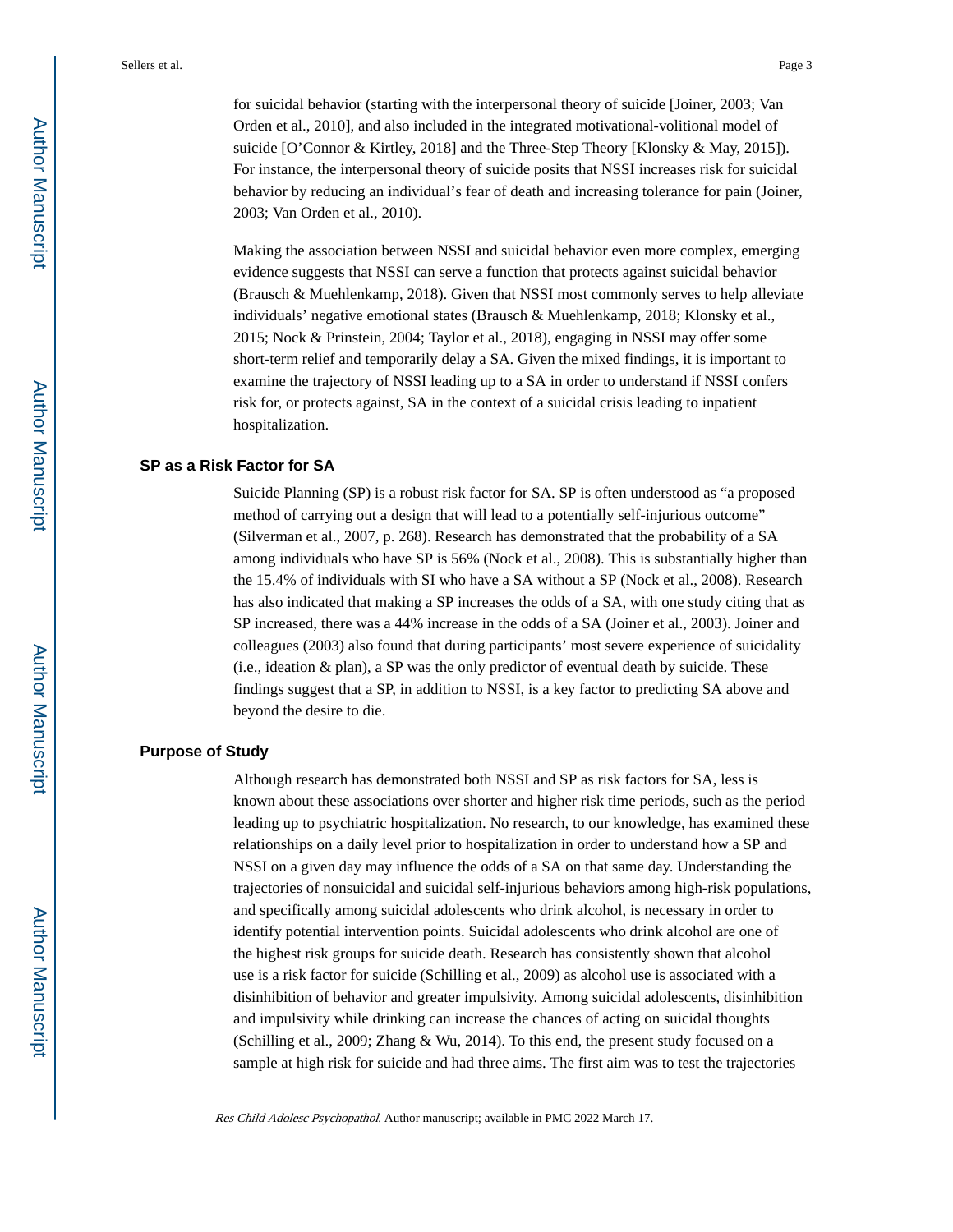of NSSI and SP in the 90 days prior to inpatient hospitalization among adolescents. As distress increases, there is reason to believe that NSSI may also increase for those that use it as an emotion regulation strategy. This is based on the consistent findings in the literature that emotion regulation is one of the most common functions of NSSI (Brausch & Muehlenkamp, 2018). Separately, the literature indicates that NSSI increases risk for suicide attempts (Tang et al., 2011; Wichstrom, 2009), but the timeline in how this risk is conferred is unknown. Given that negative emotions increase in the days leading up to a suicide attempt (Bagge et al., 2017), there is reason to hypothesize that NSSI could be used more frequently during this time to cope with negative emotions. Although no other study has examined the 90 days prior to hospitalization in this particular group, we hypothesized that NSSI would increase leading up to hospitalization. Similarly, given the consistent research findings on suicide planning as a risk factor for suicide attempts, we hypothesized that SP would increase leading up to psychiatric hospitalization.

The second aim was to test whether NSSI and SP predicted SA on the same day and over time. We hypothesized that on days when individuals engaged in NSSI or made a SP, they would be at increased risk for a SA. The final aim was to test the interaction between NSSI and SP on SA on the same day and over time. We hypothesized that there would be a significant interaction between NSSI and SP on SA, such that when NSSI and SP occured together the risk of a SA would increase that same day and over time.

# **Methods**

### **Participants**

Data from this study come from the baseline assessments of two different randomized trials of a brief alcohol intervention among adolescents hospitalized for suicide risk (indicated by a SA, SP, or SI) with co-occurring alcohol use (all participants reported alcohol use at least once during the 90-days period:  $M_{days} = 7.02$ , SD = 8.80) (McManama O'Brien et al., 2017, 2018). Participants, aged 13–17 years, were recruited from an inpatient psychiatric unit of an urban hospital in the northeastern United States. The typical length of stay at this unit is 7–14 days and to warrant admission adolescents must have a DSM-5 diagnosis that severely impacts their ability to function and their level of risk requires close supervision. To be eligible for this study, participants must have endorsed SI, a SP, or a SA, and alcohol use, precipitating the hospitalization, and been able to speak and understand the English language. To determine eligibility, we conducted a chart review of new patients to the unit where we looked for the presence of these variables in unit questionnaires and medical records. Participants actively experiencing psychosis or in the custody of the state were excluded. The study was approved by the overseeing hospital's Institutional Review Board and all participants and their parents provided informed assent/consent. Participants received a \$25 gift card.

The current study includes data from 69 participants ( $M_{\text{age}} = 15.7$ ,  $SD = 1.0$ ): 77% female, 65% White, and 77% Non-Hispanic/Latinx, who consumed alcohol at least once during the 90 days prior hospitalization (100%,  $n = 69$ ) and endorsed either SI (100%,  $n = 69$ ), SP  $(59.42\%, n = 41)$  or SA  $(63.77\%, n = 44)$  (see Table 1 for sample demographics).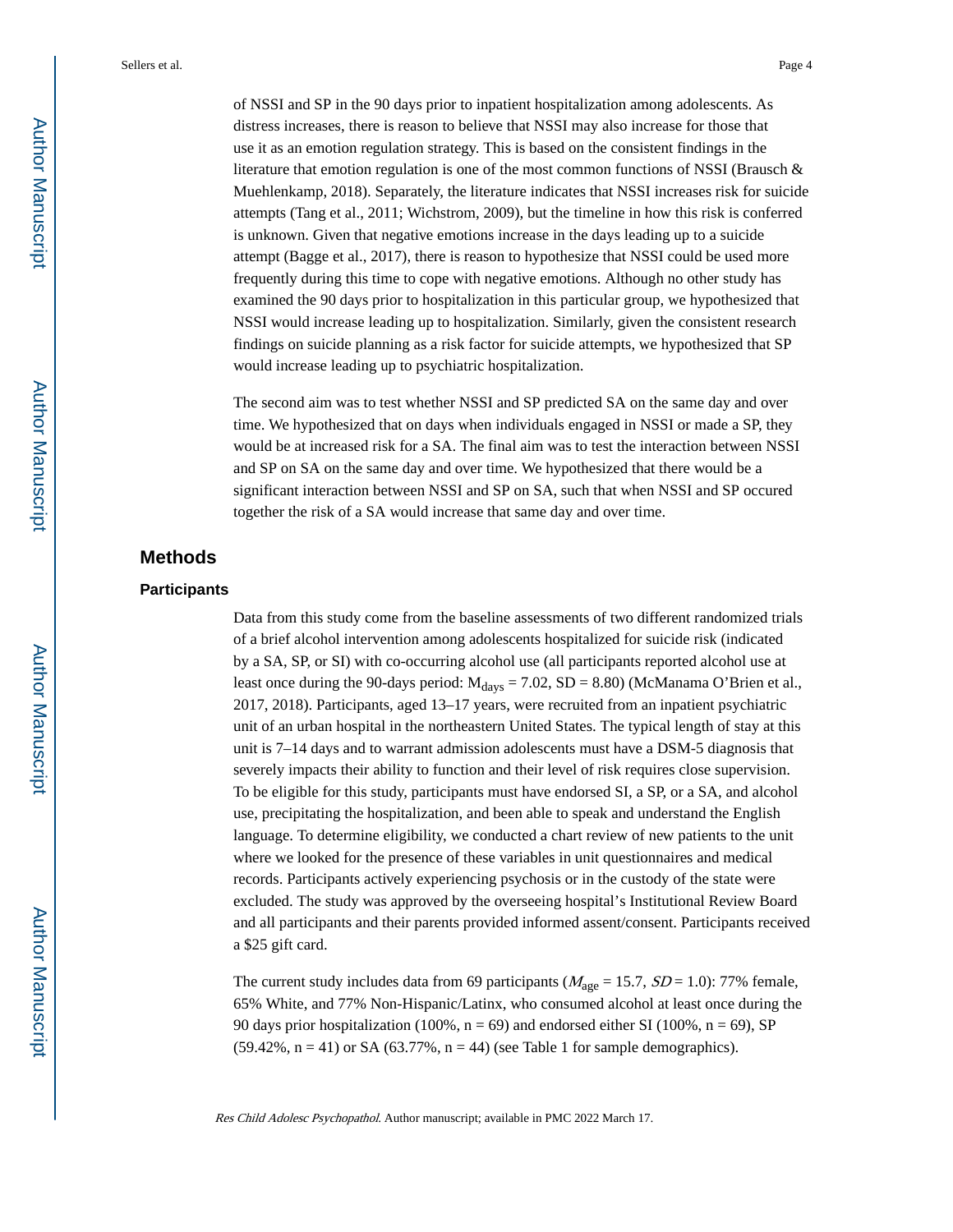#### **Measures**

Data for this study were collected via semi-structured interviews during the participants' inpatient psychiatric hospitalization. We collected data on SA, SP, and NSSI over the 90 days prior to inpatient hospitalization. We operationalized a SA as "a self-inflicted, potentially injurious behavior with a nonfatal outcome for which there is evidence (either explicit or implicit) of intent to die" (Silverman et al., 2007, p. 273) and a SP as "a proposed method of carrying out a design that will lead to a potentially self-injurious outcome" (Silverman et al., 2007, p. 268). For the purposes of this paper, we differentiated between nonsuicidal and suicidal self-injurious behaviors. Therefore, SP had to involve suicidal intent. In addition, we coded for SP on the day that the adolescent first made the plan or significantly modified their plan, rather than all days when SP was present, and in this paper we use the phrase "made a SP" in order to refer to this. An example of a significant modification to SP would be if an adolescent had planned to die by overdose and kept that plan for some time, then significantly developed/modified that plan by specifying which medications, how many, and when they would try to kill themselves. NSSI was operationalized as "a self-inflected, potentially injurious behavior for which there is evidence (either implicit or explicit) that the person did not intend to kill himself/herself (i.e., had no intent to die)" (Silverman et al., 2007, p. 272).

The Columbia-Suicide Severity Rating Scale (C-SSRS; Posner et al., 2011) was used to assess the presence of SA, SP, and NSSI. This was done by first asking participants if they experienced each of the items on the C-SSRS and then using a a modified version of the Timeline Follow Back Calendar (TLFB; Sobell & Sobell, 1995). Using the TLFB, we assessed frequency and days in which participants engaged in past 90-day SA, SP, and NSSI. This TLFB format has been used successfully in other studies to capture suicide-related data in their relation to substance use (McManama O'Brien et al., 2018; Sellers et al., 2021; Sellers et al., 2019) and prior studies have demonstrated good test–retest reliability for adolescents' self-report specifically for the prior 90 days with intra class correlations ranging from 0.83–0.92 (Levy et al., 2004). To obtain optimal recall of information, the TLFB uses a calendar format with temporal cues (e.g., birthdays, holidays, hospitalizations) to assist in recall of days when suicidal and nonsuicidal behaviors were present: presence of SA on any given day  $= 1$ ; creation of a SP, or significant modifications of a SP, on a given day  $=$ 1; presence of NSSI on a given day = 1. The TLFB has yielded high test–retest reliability in prior studies (Martin-Willett et al., 2020; Linda C. Sobell & Sobell, 1992). Moreover, research has indicated reliability and validity of retrospective recall for NSSI and SP (Fox et al., 2020). Age and gender identity  $(0 = male, 1 = female; no participants identified as$ non-binary, transgender participants are coded with the gender they specified) were assessed and included in these analyses as control variables.

#### **Analytic Approach**

Data were analyzed with longitudinal modeling using Stata SE 15.1, with days nested within person. Individuals within our sample were independent of each other. We focused on how our measures changed over time. To test our first hypothesis, we estimated the trajectory of NSSI and SP on the 90 days prior to hospitalization through mixed effect models. We conducted  $t$ -test analyses to explore if the mean number of days adolescents reported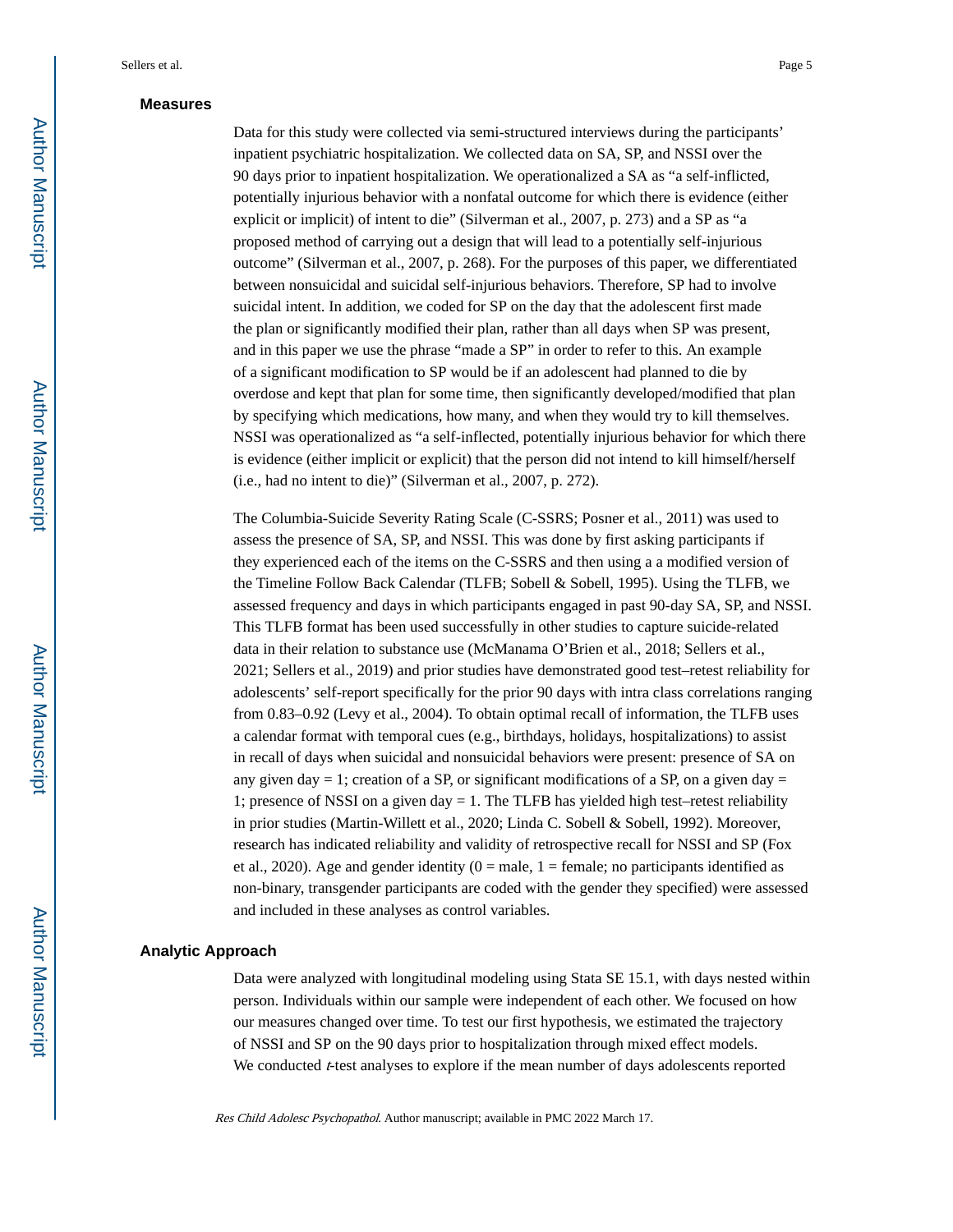NSSI or SP differed by gender identity. These post-hoc analyses explored between-persons variability in NSSI and SP trajectories. To test our second hypothesis and explore the effect of NSSI and SP on SA, random effect models were conducted – the random and mixed effects were not significantly different, according to Haussman test ( $p > 0.05$ ). All models were estimated using LaPlace method of integration, Bernoulli distribution, full maximum likelihood method of estimation and logit link function to take into account the distribution and nature of our main outcomes (Azevedo-Filho & Shachter, 1994; Kassahun et al., 2012; Kim et al., 2013). Unit-specific models were reported (Kim et al., 2013; Rabe-Hesketh & Skrondal, 2012). Finally, for our third hypothesis, we included an interaction term between NSSI and SP on SA in the random effect models. In our models, we controlled for age and gender identity separately; age was grand mean centered and all categorical vaiables were zero centered.

# **Results**

### **Univariate Results**

55% ( $n = 38$ ) of adolescents endorsed NSSI on at least one day in the 90 days prior to hospitalization (see Table 1). NSSI was reported, on average, 10 out of the 90 days (11.08% of the time). During that same 90-day period,  $59.42\%$  (n = 41) of participants made a SP on at least one day and  $63.77$  (n = 44)% of participants had a SA on at least one day in the 90 days leading up to inpatient hospitalization. Finally, 25% of the participants of this study reported NSSI and SP on the same day at least once, and did so for an average of 1.43 days out of the 90 days.

#### **Unconditional Models and Intraclass Correlations**

Prior to testing hypotheses, an unconditional model was examined to calculate the intraclass correlation (ICC) of 0.32, indicating that about 32% of the variance in odds of attempting suicide was due to between-person differences.

#### **Trajectories of NSSI and SP Leading to Hospitalization**

The average odds of NSSI remained stable across the 90 days leading up to hospitalization  $(OR = 1.01, 95\% \text{ CI } [0.99, 1.02])$ . However, there was significant between-person variability in this trajectory ( $\tau$  = 0.0002,  $p$  < 0.001) (see Table 2). The average odds of SP increased significantly, though modestly, across the 90 days leading up to hospitalization ( $OR = 1.04$ , 95% CI [1.02,1.05]). Results indicate that for each day there was a 4% increase in the odds of making a SP. There was, also, significant between-person variability in this trajectory ( $\tau$  = 0.0003,  $p < 0.001$ ).

Given the significant between-person variability in trajectories, we examined gender identity differences on NSSI and SP, separately, over the 90-days periods. The mean number of days reporting NSSI was higher for females than males (7.02 vs 1.18), but the mean difference was not significant ( $t = -1.45$ ,  $p = 0.15$ ). The mean number of days reporting a SP was higher for males than females (4.46 vs 2.15), but the mean difference was not significant ( $t =$ 0.94,  $p = 0.35$ ).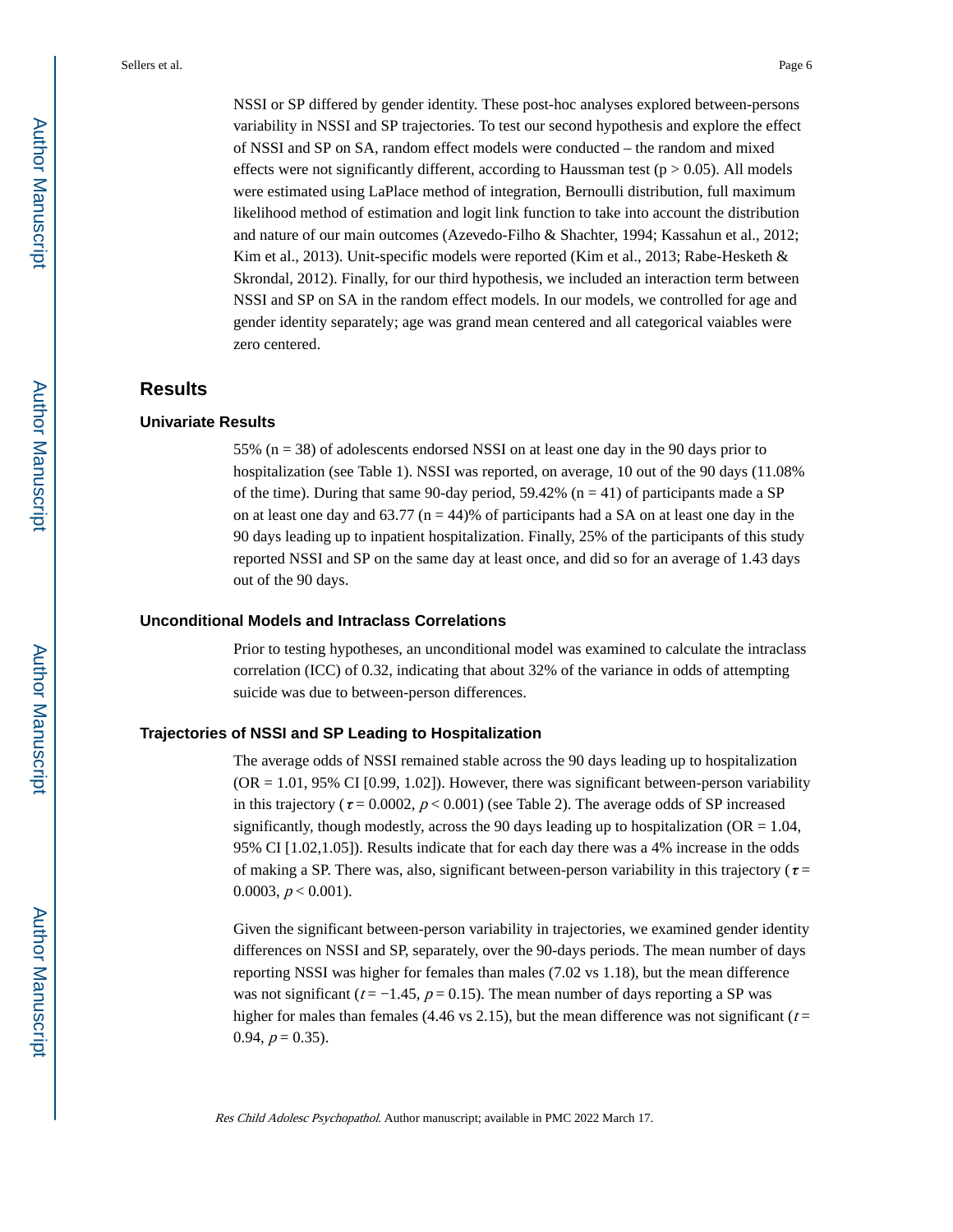### **Effects of NSSI and SP On Odds of Same-day SA**

As depicted in Table 3, we first ran models with only time varying variables. Both NSSI (OR  $= 3.57, 95\%$  CI [1.86,685]) and SP (OR = 61.02, 95% CI [27.01,137.83]) predicted elevated odds of same-day SA. NSSI and SP predicted 37% of SA. In a second model, we also tested the interaction between NSSI and SP in predicting same-day SA, which was not statistically significant (OR =  $0.66$ ,  $95\%$  CI [0.15, 2.91]). In other words, there was no additional effect on the odds of SA when both NSSI and SP occurred on the same day.

Our third model included time varying and time invarying variables to predict same-day SA. Females had significantly higher odds of SA compared to males ( $OR = 4.87$ ,  $95\%$  CI [1.41, 16.86]). While the participant's age did not predict the odds of SA (OR  $= 1.15$ , 95% CI [0.73, 1.81]). The conditional main effects for NSSI and SP remained significant when controlling for time invariante predictors ( $p_s < 0.001$ ). This full model predicted 34% of SA variance, and presented the worsen fit compared to all other models (AIC =  $686.61$ , BIC = 727.01).

The most parsimonious model (model 4) predicted about 35% of the SA variance. Both NSSI (OR = 3.51, 95% CI [1.84,6.68]) and SP (OR = 62.69, 95% CI [27.87,141.00]) predicted elevated odds of same-day SA, while controlling for gender identity ( $OR = 5.05$ , 95% CI [1.45, 17.58]). A participant who endorsed NSSI was 2.51 times more likely to attempt suicide compared to a participant who did not endorse NSSI on that given day. Additionally, a participant who endorsed SP was 61.69 times more likely to attempt suicide compared to a participant who did not endorse SP on a given day.

# **Discussion**

This study investigated trajectories of NSSI and SP in the 90 days prior to inpatient hospitalization of suicidal adolescents who drink alcohol and aimed to understand the role of NSSI and SP in predicting SA. Results from this study partially supported our hypotheses. First, odds of SP, but not NSSI, increased modestly leading up to inpatient hospitalization, partially supporting our first hypothesis. Second, on days when youth engaged in either NSSI or SP, their odds of SA increased on that same day, supporting our second hypothesis. Third, the interaction between NSSI and SP was not significant. In other words, the presence of both NSSI and SP on a given day did not increase risk of SA on that same day, over and above when NSSI or SP occurred alone. However, the prevalence of adolescents who engaged in NSSI and SP on the same day was quite small, which limited our ability to draw conclusions from the findings related to our third aim.

Our findings indicated that the likelihood that an adolescent would make a SP increased in the 90 days leading up to psychiatric hospitalization. In practice, suicide risk assessments often involve gathering a detailed patient presentation of suicidality which includes inquiring about suicide ideation, planning, and other suicide-related behaviors (Jacobs et al., 2010). Our finding of modestly increasing likelihood of SP in the time leading up to hospitalization emphasizes that in addition to assessing for SP, it is important to assess how SP may change over time. This is particularly important as our findings indicated that the likelihood of SP and SA both increased over time for this group of suicidal adolescents who drink alcohol.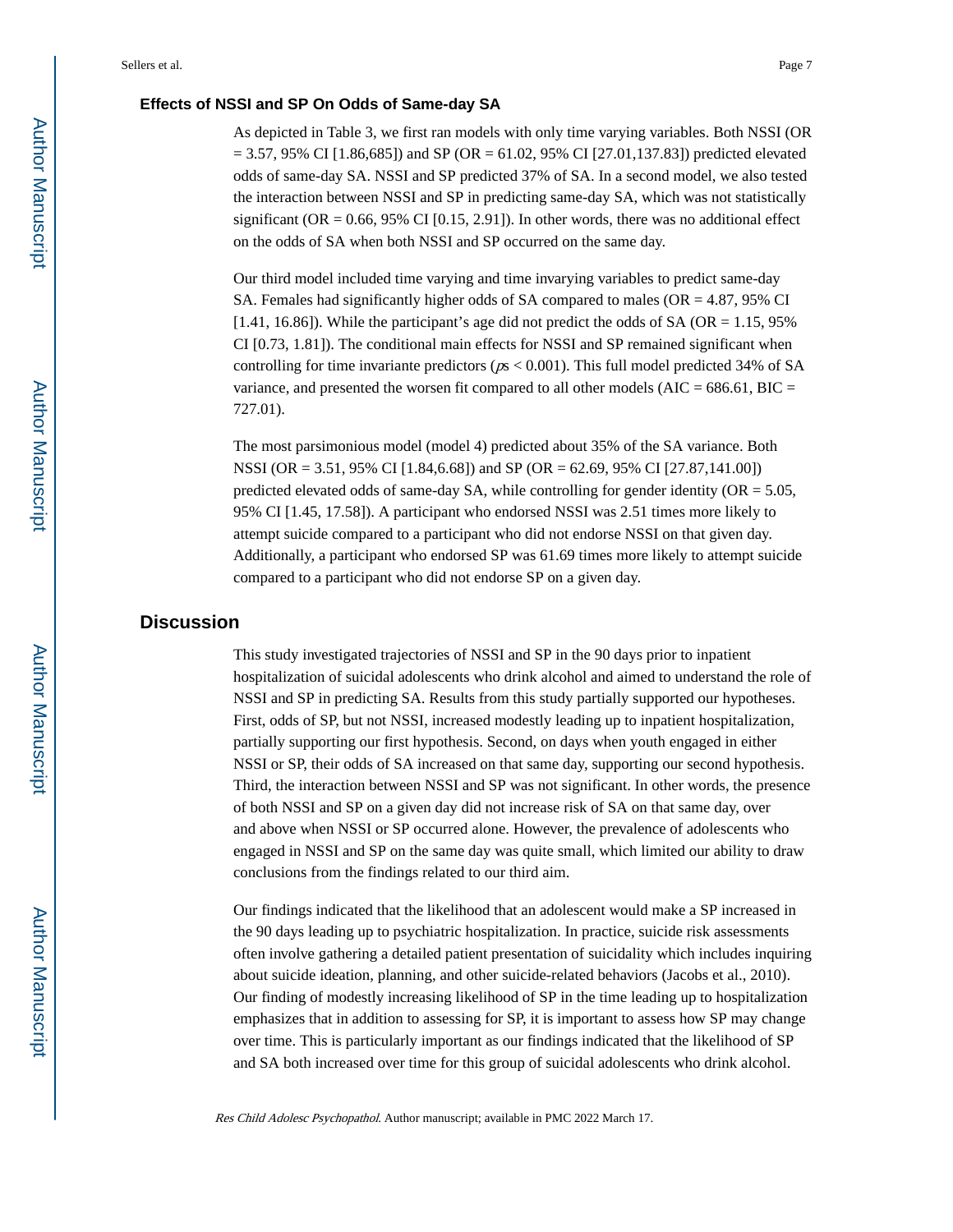Given this study specifically assessed the development and/or modification of a suicide plan, more detail is needed to understand specifically how suicide plans develop or change over time.

Our most novel findings were related to NSSI. NSSI remained relatively stable over the 90 days prior to inpatient psychiatric hospitalization for suicide risk. Adolescents who engaged in NSSI at the beginning of the 90 days continued to engage in NSSI, and adolescents who did not engage in NSSI at the beginning did not increase the frequency of their NSSI leading up to their hospitalization. This may be because among youth with depression, NSSI tends to be relatively stable in nature (Barrocas et al., 2014), and is a distinctly different construct than SA in that there is no suicidal intent of the action itself. In addition, because NSSI serves to habituate the individual to pain via repeated exposure to physically painful experiences (Van Orden et al., 2010), a change in daily frequency over a three month period may not elevate the relative risk of SA, especially for those who may have been engaging in NSSI for months or even years prior. However, it is possible that our sample and methodology conflates these findings as our sample is of suicidal adolescents prior to psychiatric hospitalization, thus decreasing variability of suicidal and nonsuicidal experiences. Nevertheless, our findings imply that simply the presence of NSSI, regardless of change in frequency, confers risk for suicide attempts among high-risk adolescents.

On days when an adolescent engaged in NSSI or made a SP, their risk of SA also increased the same-day. This is consistent with prior research indicating NSSI (Tang et al., 2011; Wichstrom, 2009) and SP (Joiner et al., 2003) are robust risk factors for SA. Given the relationship between NSSI and SA, contemporary theories of suicide (Klonsky & May, 2015; O'Connor & Kirtley, 2018; Van Orden et al., 2010) have been used to help tease apart the functional duality of NSSI and SA. Although engaging in the act of NSSI may offer short-term relief and temporarily delay a SA, especially among persons experiencing emotion dysregulation, continued NSSI may not be an effective long-term strategy (Joiner et al., 2012). Therefore, it is possible that over time this function may no longer be effective and instead may have increased risk for suicide in our sample. Future research should consider examining the time course of NSSI and SA in order to establish at which point NSSI no longer reduces risk and instead increases risk (Brausch & Muehlenkamp, 2018; Burke et al., 2018).

Our findings extend prior research by focusing on the risk that NSSI and SP confer on SA on a given day, as opposed to simply over time. The potential elevation of risk of this relationship suggests the importance of practitioners' awareness of adolescents' ongoing NSSI and SP behaviors. Our finding that SP confers risk for SA on a given day supports current best clinical practices. Specifically, obtaining information that an adolescent has made a SP should signal to the practitioner that more stringent safety measures and perhaps a higher level of intervention and monitoring may be warranted. Although assessing SPs is best practice for all suicidal patients, this is particularly important given the high risk nature of the sample in this study. Research has established that alcohol use is a risk factor for suicide (Brausch & Muehlenkamp, 2018; Burke et al., 2018). Because adolescents who have a suicide plan and become intoxicated may be more likely to act on the plan due to the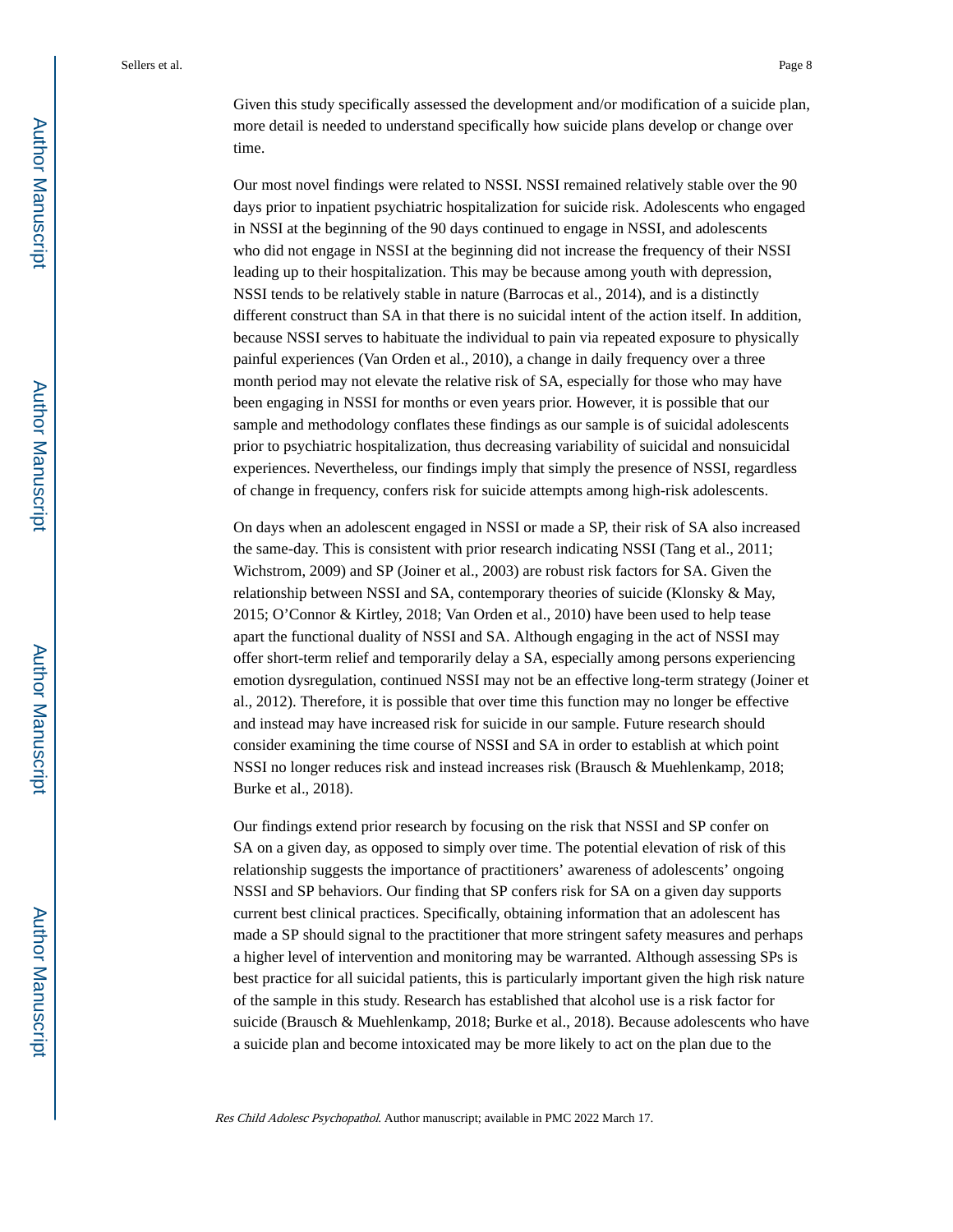disinhibition caused by alcohol (Bagge & Sher, 2008), timely identification of a new SP or alteration of an existing SP among these high risk individuals is evermore critical.

Inconsistent with our hypothesis, the interaction between NSSI and SP on SA was not significant. On days when youth engaged in both NSSI and SP, the odds of making a SA that same day did not change. It is important to recognize that this study looked specifically at the 90 days leading up to inpatient hospitalization of suicidal adolescents, and did not account for the temporal precedence of NSSI and SP on a given day, limiting our ability to examine daily causal effects. Additionally, given the small number of individuals who reported this co-occurrence, these results should be interpreted with caution. Despite the small sample and nonsignificant findings, it is possible that the two behaviors (planning and engaging in NSSI) do not add together to increase risk, but the presence of either alone is sufficient to warrant concern. Other literature indicates that NSSI emerges as a strong predictor of future suicidal behavior, however, comparatively fewer studies have examined suicide planning as a predictor variable. Thus, it is too early to make substantive conclusions. Nonetheless, these results are an important first step and these findings should be examined in larger studies.

Our findings should be interpreted with caution due to a small, homogenous sample of predominantly White females. Our sample consists of adolescents who were admitted to an inpatient psychiatric unit following a suicidal event who were at elevated suicide risk because they also endorsed past-month alcohol use. Consequently, our results are not generalizable to all suicidal adolescents. Rather, results should be applied to a high-risk clinical sample of suicidal adolescents who drink alcohol. Another limitation is that we retrospectively examined their suicidal and nonsuicidal self-injurious behavior leading up to the suicidal event. Although there is the possibility of recall bias given the use of self-report retrospective data, using self-report data allows us to share the experiences of participants from their perspective. Moreover, the use of a reliable and valid measure (the TLFB) helps to mitigate some of that risk. Prior research has demonstrated only minimal disparity between the TLFB and actual experiences and scholars have indicated that this may be influenced primarily by individual differnences in reporting (Donohue et al., 2004).

Similarly, our use of retrospective data and lack of temporal ordering of NSSI, SP, and SA on a given day limit our ability to make causal statements despite the longitudinal nature of the data. Despite these limitations, this study utilized recalled daily data to assess the relationship among distinct suicide-related variables on a fine-grained level. This is a strength of our study, as researchers frequently aggregate data which fails to allow for analysis of variability in the days leading up to a suicidal crisis. Future studies could extend research on suicidal and nonsuicidal self-injurious behavior by examining the temporal ordering of events as well as add variables related to emotion dysregulation, using advanced methodology such as ecological momentary assessment. Future studies could also examine longer time periods of the association between NSSI, SP, and SA.

With respect to clinical implications, by looking at daily changes over time in this study we can infer that when suicidal adolescents engage in NSSI or make a SP, they may be at particularly high risk of making a SA on that same day. This finding underscores the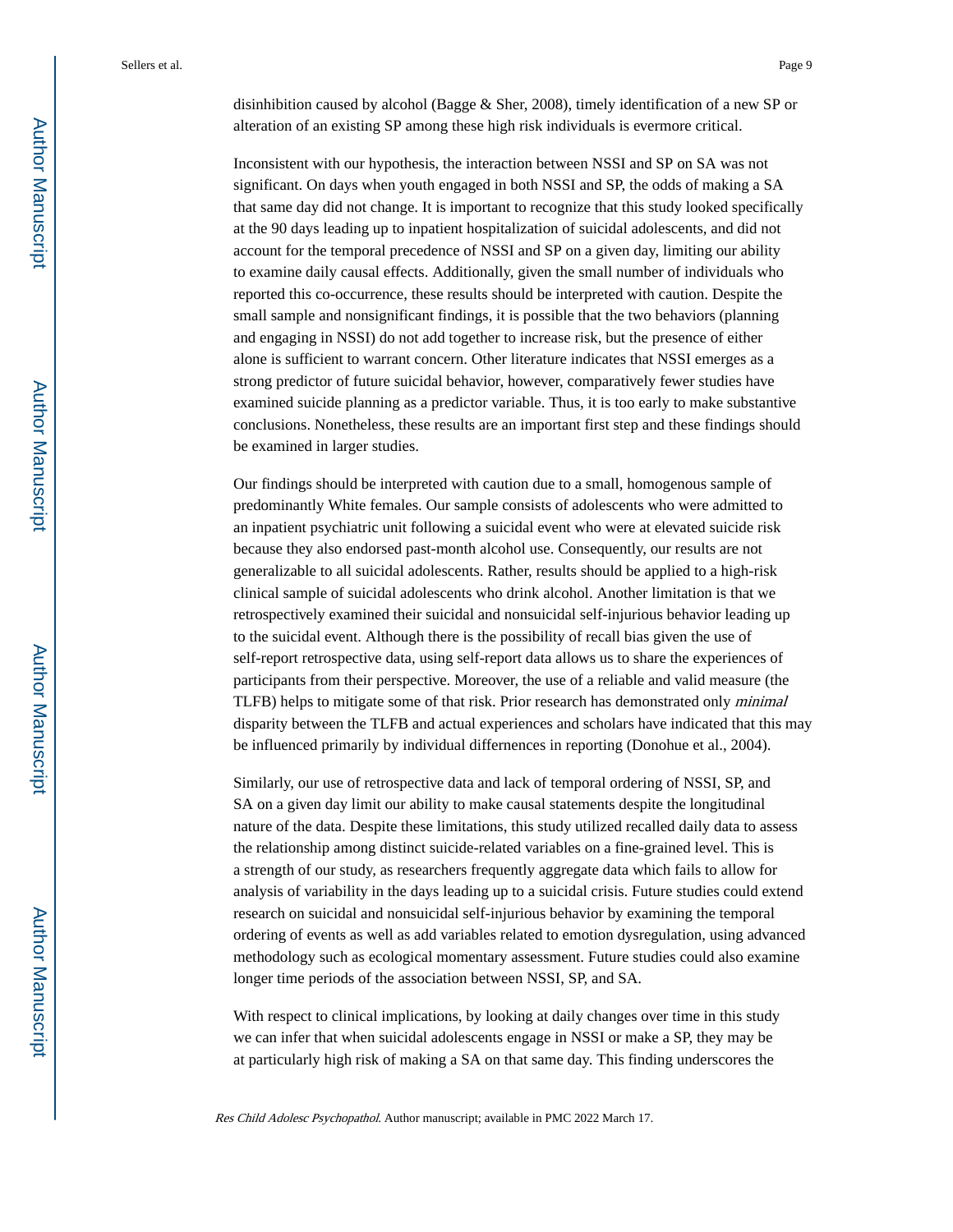importance of in-the-moment symptom monitoring and indicates the need to develop and test ecological momentary assessments and interventions (Kleiman et al., 2019). In addition, this research suggests how SP may increase over the short-term leading up to SA. However, SP is one of the least well studied constructs in the suicide field and we know even less about suicide planning among youth. Future research is needed to understand how formation of suicide plans or substantial changes to suicide plans may signal risk for SA.

# **Funding**

This work was supported by the American Foundation for Suicide Prevention [YIG-1–097–13, PI: O'Brien, Mentor: Spirito] and the National institute on Alcohol Abuse and Alcoholism [R34AA025763, PI: O'Brien].

# **Data Availability**

Data is available upon request.

## **References**

- Asarnow JR, Porta G, Spirito A, Emslie G, Clarke G, Wagner KD, & Brent DA (2011). Suicide attempts and nonsuicidal self-injury in the treatment of resistant depression in adolescents: findings from the TORDIA study. Journal of the American Academy of Child and Adolescent Psychiatry, 50(8), 772–781. 10.1016/j.jaac.2011.04.003 [PubMed: 21784297]
- Azevedo-Filho A, & Shachter RD (1994). Laplace's method approximations for probabilistic inference in beliefnetworks with continuous variables. In Lopes de Manaras R & Poole D (Eds.), Uncertainty in Artificial Intelligence, 28–36. 10.1016/b978-1-55860-332-5.50009-2
- Bagge CL, Littlefield AK, & Glenn CR (2017). Trajectories of affective response as warning signs for suicide attempts: an examination of the 48 hours prior to a recent suicide attempt. Clinical Psychological Science, 5(2), 259–271. 10.1177/2167702616681628
- Bagge CL, & Sher KJ (2008). Adolescent alcohol involvement and suicide attempts: toward the development of a conceptual framework. Clinical Psychology Review, 28, 1283–1296. 10.1016/ j.cpr.2008.06.002 [PubMed: 18676078]
- Barrocas AL, Giletta M, Hankin BL, Prinstein MJ, & Abela JRZ (2014). Nonsuicidal Self-Injury in Adolescence: Longitudinal Course, Trajectories, and Intrapersonal Predictors. Journal of Abnormal Child Psychology, 43(2), 369–380. 10.1007/s10802-014-9895-4
- Brausch AM, & Muehlenkamp JJ (2018). Perceived effectiveness of NSSI in achieving functions on severity and suicide risk. Psychiatry Research, 265, 144–150. 10.1016/j.psychres.2018.04.038 [PubMed: 29709788]
- Brown RC, & Plener PL (2017, March 1). Non-suicidal Self-Injury in Adolescence. Current Psychiatry Reports, 19. 10.1007/s11920-017-0767-9
- Burke TA, Jacobucci R, Ammerman BA, Piccirillo M, McCloskey MS, Heimberg RG, & Alloy LB (2018). Identifying the relative importance of non-suicidal self-injury features in classifying suicidal ideation, plans, and behavior using exploratory data mining. Psychiatry Research, 262, 175–183. 10.1016/j.psychres.2018.01.045 [PubMed: 29453036]
- Donohue B, Strada MJ, Silver NC, Azrin NH, Teichner G, & Murphy H (2004). Psychometric evaluation of self- and collateral timeline follow-back reports of drug and alcohol use in a sample of drug-abusing and conduct-disordered adolescents and their parents. Psychology of Addictive Behaviors, 18(2), 184–189. 10.1037/0893-164X.18.2.184 [PubMed: 15238061]
- Fox KR, Harris JA, Wang SB, Millner AJ, Deming CA, & Nock MK (2020). Self-Injurious Thoughts and Behaviors Interview-Revised: Development, reliability, and validity. Psychological Assessment, 32(7), 677–689. 10.1037/pas0000819 [PubMed: 32324021]
- Glenn CR, Lanzillo EC, Esposito EC, Santee AC, Nock MK, & Auerbach RP (2017). Examining the Course of Suicidal and Nonsuicidal Self-Injurious Thoughts and Behaviors in Outpatient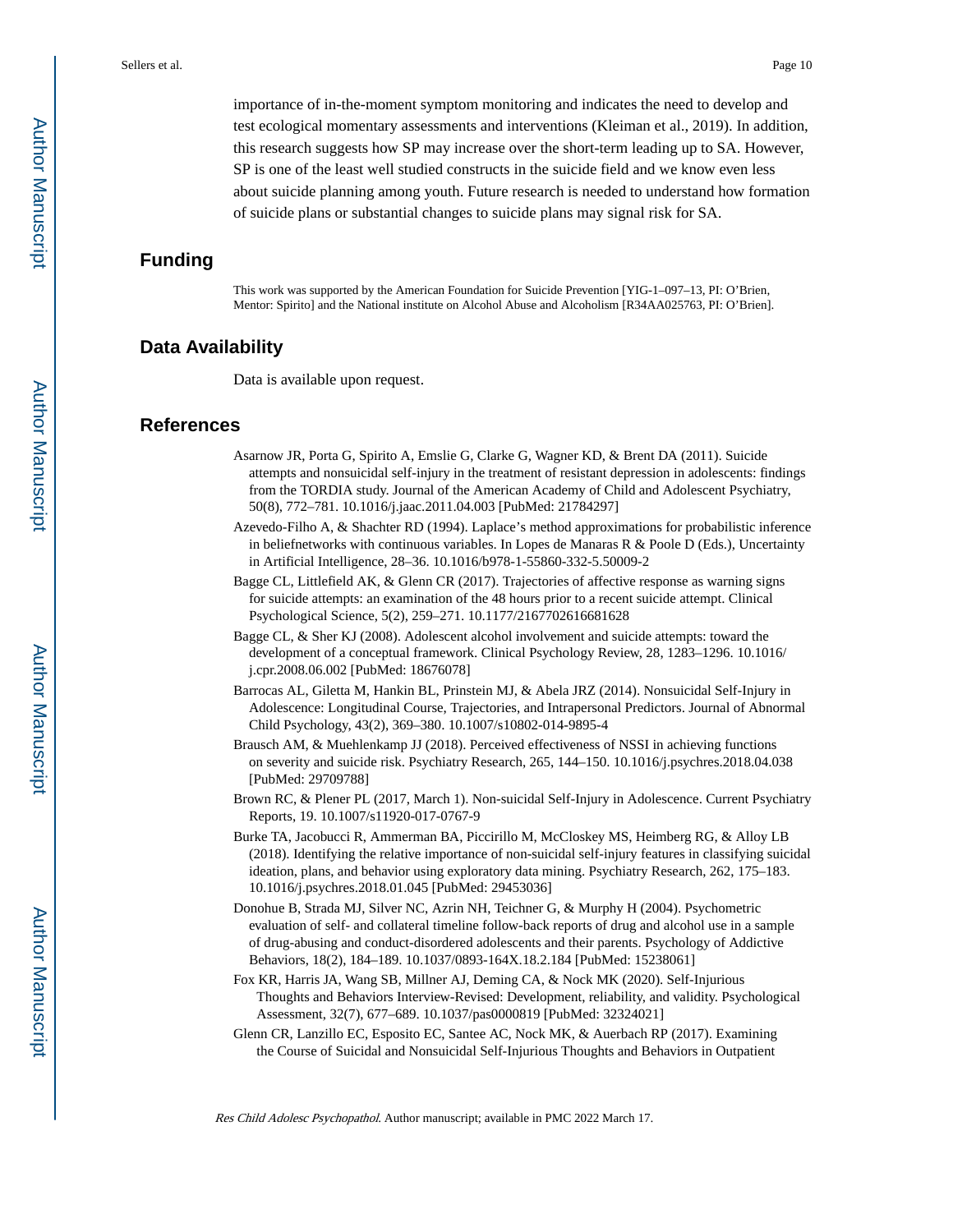and Inpatient Adolescents. Journal of Abnormal Child Psychology, 45(5), 971–983. 10.1007/ s10802-016-0214-0 [PubMed: 27761783]

- Grandclerc S, De Labrouhe D, Spodenkiewicz M, Lachal J, & Moro M-R (2016). Relations between Nonsuicidal Self-Injury and Suicidal Behavior in Adolescence: A Systematic Review. PLoS One, 11(4), e0153760. 10.1371/journal.pone.0153760. [PubMed: 27089157]
- Guerry JD, & Prinstein MJ (2009). Longitudinal Prediction of Adolescent Nonsuicidal Self-Injury: Examination of a Cognitive Vulnerability-Stress Model. Journal of Clinical Child & Adolescent Psychology, 39(1), 77–89. 10.1080/15374410903401195
- Hamza CA, & Willoughby T (2015). Nonsuicidal Self-Injury and Affect Regulation: Recent Findings From Experimental and Ecological Momentary Assessment Studies and Future Directions. Journal of Clinical Psychology, 71(6), 561–574. 10.1002/jclp.22174 [PubMed: 25850819]
- Jacobs DG, Baldessarini RJ, Conwell Y, Fawcett JA, Horton L, Meltzer H, … Simon RI (2010). PRACTICE GUIDELINE FOR THE Assessment and Treatment of Patients With Suicidal Behaviors
- Joiner TE, Ribeiro JD, & Silva C (2012). Nonsuicidal Self-Injury, Suicidal Behavior, and Their Cooccurrence as Viewed Through the Lens of the Interpersonal Theory of Suicide. Current Directions in Psychological Science, 21(5), 342–347. 10.1177/0963721412454873
- Joiner TE, Steer RA, Brown G, Beck AT, Pettit JW, & Rudd MD (2003). Worst-point suicidal plans: a dimension of suicidality predictive of past suicide attempts and eventual death by suicide. Behaviour Research and Therapy, 41(12), 1469–1480. 10.1016/S0005-7967(03)00070-6 [PubMed: 14583414]
- Kassahun W, Neyens T, Molenberghs G, Faes C, & Verbeke G (2012). Modeling overdispersed longitudinal binary data using a combined beta and normal random-effects model. Archives of Public Health, 70(1). 10.1186/0778-7367-70-7
- Kim Y, Choi YK, & Emery S (2013). Logistic regression with multiple random effects: A simulation study of estimation methods and statistical packages. American Statistician, 67(3), 171–182. 10.1080/00031305.2013.817357
- Kleiman EM, Glenn CR, & Liu RT (2019). Real-Time Monitoring of Suicide Risk among Adolescents: Potential Barriers, Possible Solutions, and Future Directions. Journal of Clinical Child & Adolescent Psychology, 48(6), 934–946. 10.1080/15374416.2019.1666400 [PubMed: 31560584]
- Klonsky ED, Glenn CR, Styer DM, Olino TM, & Washburn JJ (2015). The functions of nonsuicidal self-injury: converging evidence for a two-factor structure. Child and Adolescent Psychiatry and Mental Health, 9(1), 44. 10.1186/s13034-015-0073-4 [PubMed: 26421059]
- Klonsky ED, & May AM (2015). The Three-Step Theory (3ST): A New Theory of Suicide Rooted in the "Ideation-to-Action" Framework. In International Journal of Cognitive Therapy, 8.
- Levy S, Sherritt L, Harris K, Gates EC, Holder DW, Kulig JW, & Knight JR (2004). Test-retest reliability of adolescents' self-report of substance use 10.1097/01.ALC.0000134216.22162.A5
- Martin-Willett R, Helmuth T, Abraha M, Bryan AD, Hitchcock L, Lee K, & Bidwell LC (2020). Validation of a multi-substance online Timeline Followback assessment. Brain and Behavior, 10(1). 10.1002/brb3.1486
- McManama O'Brien KH, Aguinaldo LD, White E, Sellers CM, & Spirito A (2017). A Brief Alcohol Intervention During Inpatient Psychiatric Hospitalization for Suicidal Adolescents. Cognitive and Behavioral Practice 10.1016/J.CBPRA.2017.04.002
- McManama O'Brien KH, Sellers CM, Battalen AW, Ryan CA, Maneta EK, Aguinaldo LD, & Spirito A (2018). Feasibility, acceptability, and preliminary effects of a brief alcohol intervention for suicidal adolescents in inpatient psychiatric treatment. Journal of Substance Abuse Treatment, 94, 105–112. 10.1016/j.jsat.2018.08.013 [PubMed: 30243410]
- Muehlenkamp JJ (2014). Distinguishing between suicidal and nonsuicidal self-injury. In Knock MK (Ed.), Oxford library of psychology. The Oxford handbook of suicide and self-injury (pp. 23–46). Oxford University Press.
- Nock MK (Ed.). (2009). Understanding nonsuicidal self-injury: Origins, assessment, and treatment 10.1037/11875-000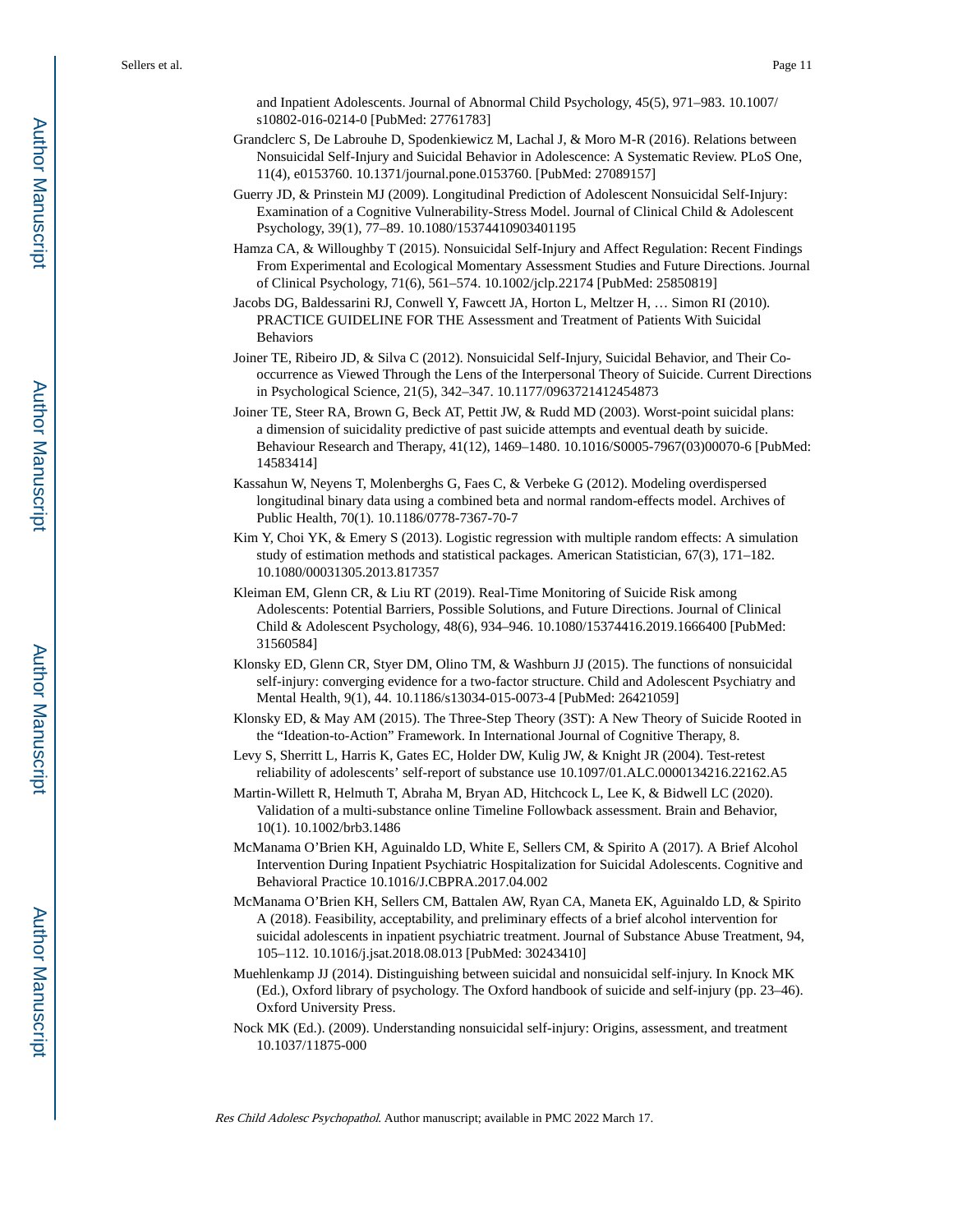- Nock MK, Borges G, Bromet EJ, Alonso J, Angermeyer M, Beautrais A, & Williams D (2008). Cross-national prevalence and risk factors for suicidal ideation, plans and attempts. British Journal of Psychiatry, 192(2), 98–105. 10.1192/bjp.bp.107.040113
- Nock MK, & Prinstein MJ (2004). A Functional Approach to the Assessment of Self-Mutilative Behavior. Journal of Consulting and Clinical Psychology, 72(5), 885–890. 10.1037/0022-006X.72.5.885 [PubMed: 15482046]
- O'Connor RC, & Kirtley OJ (2018, September 5). The integrated motivational-volitional model of suicidal behaviour. Philosophical Transactions of the Royal Society B: Biological Sciences, 373. 10.1098/rstb.2017.0268
- Oquendo MA, & Mann JJ (2008, June). Suicidal Behavior: A Developmental Perspective. Psychiatric Clinics of North America, 31, xiii. 10.1016/j.psc.2008.03.001
- Posner K, Brown GK, Stanley B, Brent DA, Yershova KV, Oquendo MA, & Mann JJ (2011). The Columbia-Suicide Severity Rating Scale: Initial Validity and Internal Consistency Findings From Three Multisite Studies With Adolescents and Adults. American Journal of Psychiatry, 168(12), 1266–1277. 10.1176/appi.ajp.2011.10111704
- Prinstein MJ, Nock MK, Simon V, Aikins JW, Cheah CSL, & Spirito A (2008). Longitudinal trajectories and predictors of adolescent suicidal ideation and attempts following inpatient hospitalization. Journal of Consulting and Clinical Psychology, 76(1), 92–103. 10.1037/0022-006X.76.1.92 [PubMed: 18229987]
- Rabe-Hesketh S, & Skrondal A (2012). Multilevel and Longitudinal Modeling Using Stata, Volumes I and II, Third Edition (Third). StataCorp LP.
- Ribeiro JD, Franklin JC, Fox KR, Bentley KH, Kleiman EM, Chang BP, & Nock MK (2016). Self-injurious thoughts and behaviors as risk factors for future suicide ideation, attempts, and death: a meta-analysis of longitudinal studies. Psychological Medicine, 46(2), 225–236. 10.1017/ S0033291715001804 [PubMed: 26370729]
- Schilling EA, Aseltine RH, Glanovsky JL, James A, & Jacobs D (2009). Adolescent alcohol use, suicidal ideation, and suicide attempts. Journal of Adolescent Health, 44, 335–341. 10.1016/ j.jadohealth.2008.08.006
- Sellers CM, Díaz-Valdés A, Oliver MM, Simon KM, & O'Brien KHMM (2021). The relationship between alcohol and cannabis use with nonsuicidal self-injury among adolescent inpatients: Examining the 90 days prior to psychiatric hospitalization. Addictive Behaviors, 114. 10.1016/ j.addbeh.2020.106759
- Sellers CM, Diaz-Valdes Iriarte A, Wyman Battalen A, & O'Brien KHMM (2019). Alcohol and marijuana use as daily predictors of suicide ideation and attempts among adolescents prior to psychiatric hospitalization. Psychiatry Research, 273, 672–677. 10.1016/j.psychres.2019.02.006 [PubMed: 31207851]
- Silverman MM, Berman AL, Sanddal ND, O'Carroll PW, & Joiner TE (2007). Rebuilding the Tower of Babel: A Revised Nomenclature for the Study of Suicide and Suicidal Behaviors Part 2: Suicide-Related Ideations, Communications, and Behaviors. Suicide and Life-Threatening Behavior, 37(3), 264–277. 10.1521/suli.2007.37.3.264 [PubMed: 17579539]
- Sobell LC, & Sobell MB (1995). Alcohol Timeline Followback User's Manual Addiction Research Foundation.
- Sobell Linda C., & Sobell MB (1992). Timeline Follow-Back. In Measuring Alcohol Consumption 41–72. 10.1007/978-1-4612-0357-5\_3
- Tang J, Yu Y, Wu Y, Du Y, Ma Y, Zhu H, & Liu Z (2011).
- Association between Non-Suicidal Self-Injuries and Suicide Attempts in Chinese Adolescents and College Students: A Cross-Section Study. PLoS ONE, 6(4), e17977. 10.1371/ journal.pone.0017977
- Taylor PJ, Jomar K, Dhingra K, Forrester R, Shahmalak U, & Dickson JM (2018). A meta-analysis of the prevalence of different functions of non-suicidal self-injury. Journal of Affective Disorders, 227, 759–769. 10.1016/J.JAD.2017.11.073 [PubMed: 29689691]
- Van Orden KA, Witte TK, Cukrowicz KC, Braithwaite S, Selby EA, & Joiner TE (2010). The Interpersonal Theory of Suicide. Psychological Review, 11(2), 576–600. 10.1037/a0018697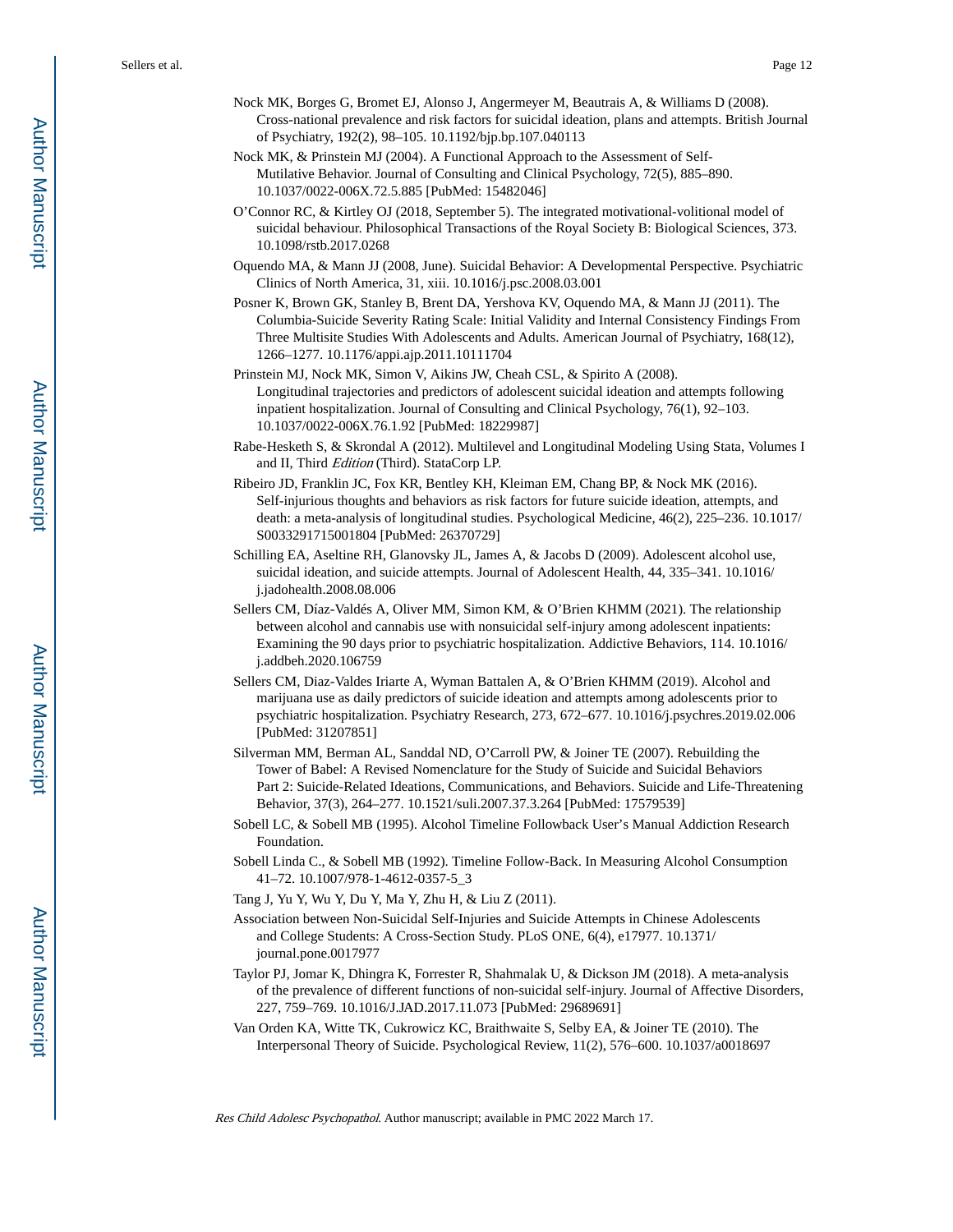Wichstr⊘m L (2009). Predictors of Non-Suicidal Self-Injury Versus Attempted Suicide: Similar or Different? Archives of Suicide Research, 13(2), 105–122. 10.1080/13811110902834992. [PubMed: 19363748]

Zhang X, & Wu LT (2014). Suicidal ideation and substance use among adolescents and young adults: A bidirectional relation? Drug and Alcohol Dependence, 142, 63–73. 10.1016/ j.drugalcdep.2014.05.025 [PubMed: 24969957]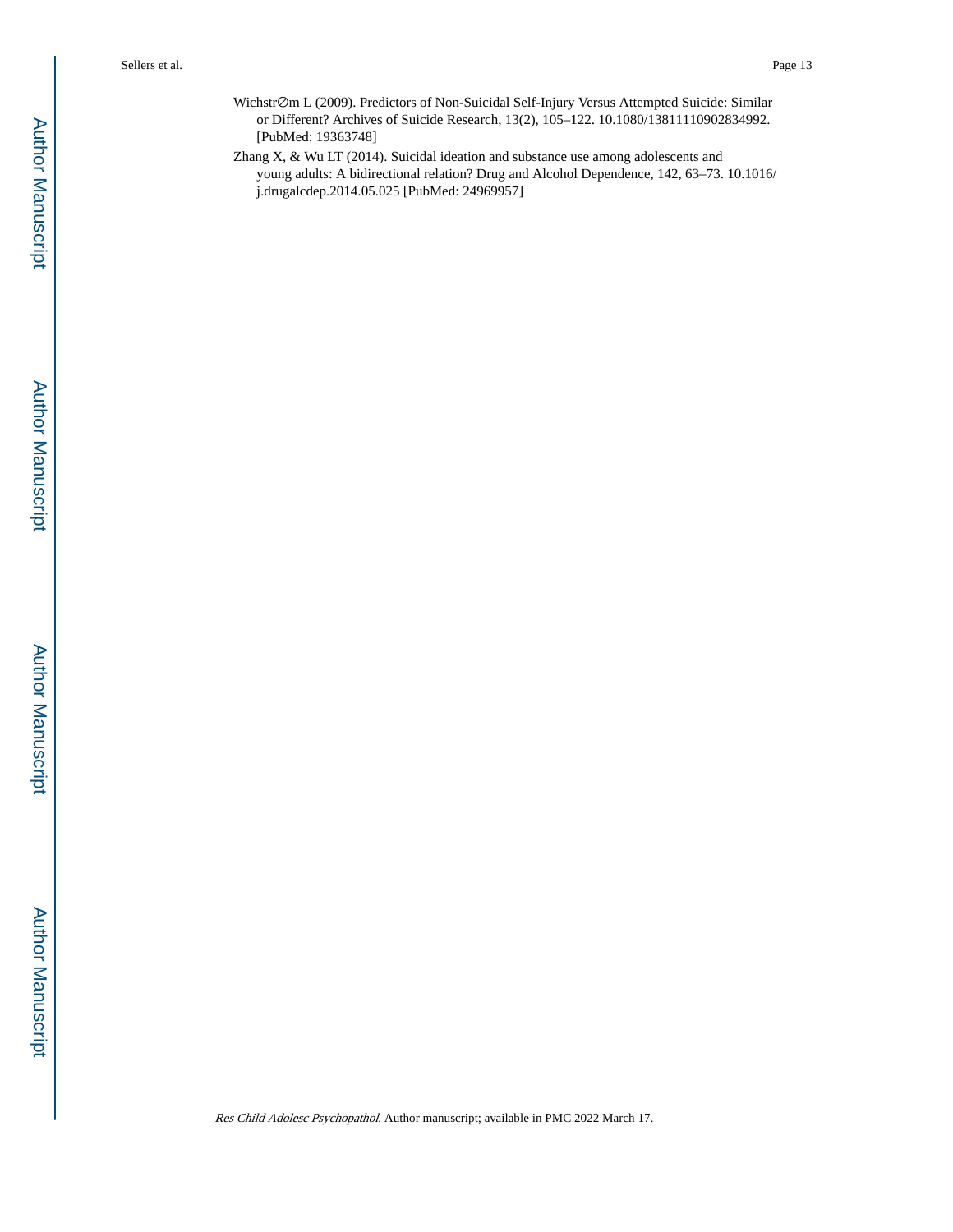# **Table 1**

Descriptive Statistics for Time-Invariant and Time-Varying Variables

| <b>Variables</b>         | $\%$ (n) / M(SD) |                    |  |
|--------------------------|------------------|--------------------|--|
| Time-Invariant Variables |                  |                    |  |
| Gender Identity          |                  |                    |  |
| Male                     | 25% (17)         |                    |  |
| Female                   | 77% (52)         |                    |  |
| Race                     |                  |                    |  |
| White                    | 65% (45)         |                    |  |
| Non-White                | 35% (24)         |                    |  |
| Ethnicity                |                  |                    |  |
| Hispanic/Latinx          | 23% (16)         |                    |  |
| Non-Hispanic/Latinx      | 77% (53)         |                    |  |
| Age                      | 15.77 (1.00)     |                    |  |
| Time-Varying Variables   | Between %        | Within %           |  |
| Suicide Attempts         | 63.77% (44)      | 3.08% (2.77 days)  |  |
| Suicide Planning         | 59.42% (41)      | 4.23% (3.81 days)  |  |
| <b>NSSI</b>              | 55.07% (38)      | 11.08% (9.97 days) |  |
| SA. SP & NSSI            | 23.19% (16)      | 1.53% (1.38 days)  |  |
| Alcohol Use              | 100% (69)        | 7.79% (7.01 days)  |  |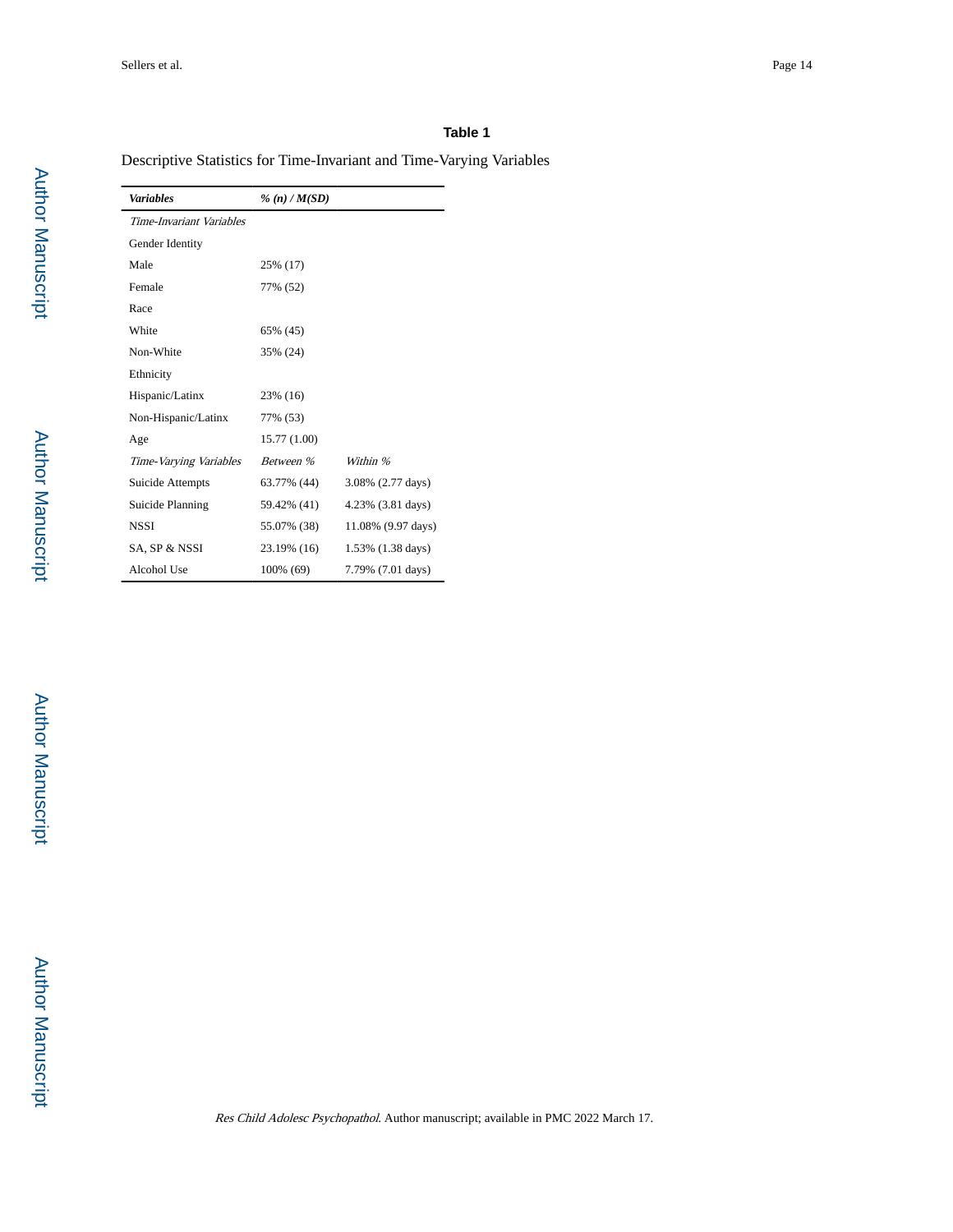# **Table 2**

Odds Ratios and 95% Confidence Intervals of the Mixed Effect Model for the Trajectory of NSSI and Suicide Planning

| Variable | NSSI                   | SP                     |
|----------|------------------------|------------------------|
| Day      | 1.01 [0.99, 1.02]      | $1.04***$ [1.02, 1.05] |
| Var(Day) | $0.0002$ [0.002, 0.02] | 0.003 [0.00016,0.009]  |

Nonsuicidal self-injury (NSSI); Suicide Plan (SP)